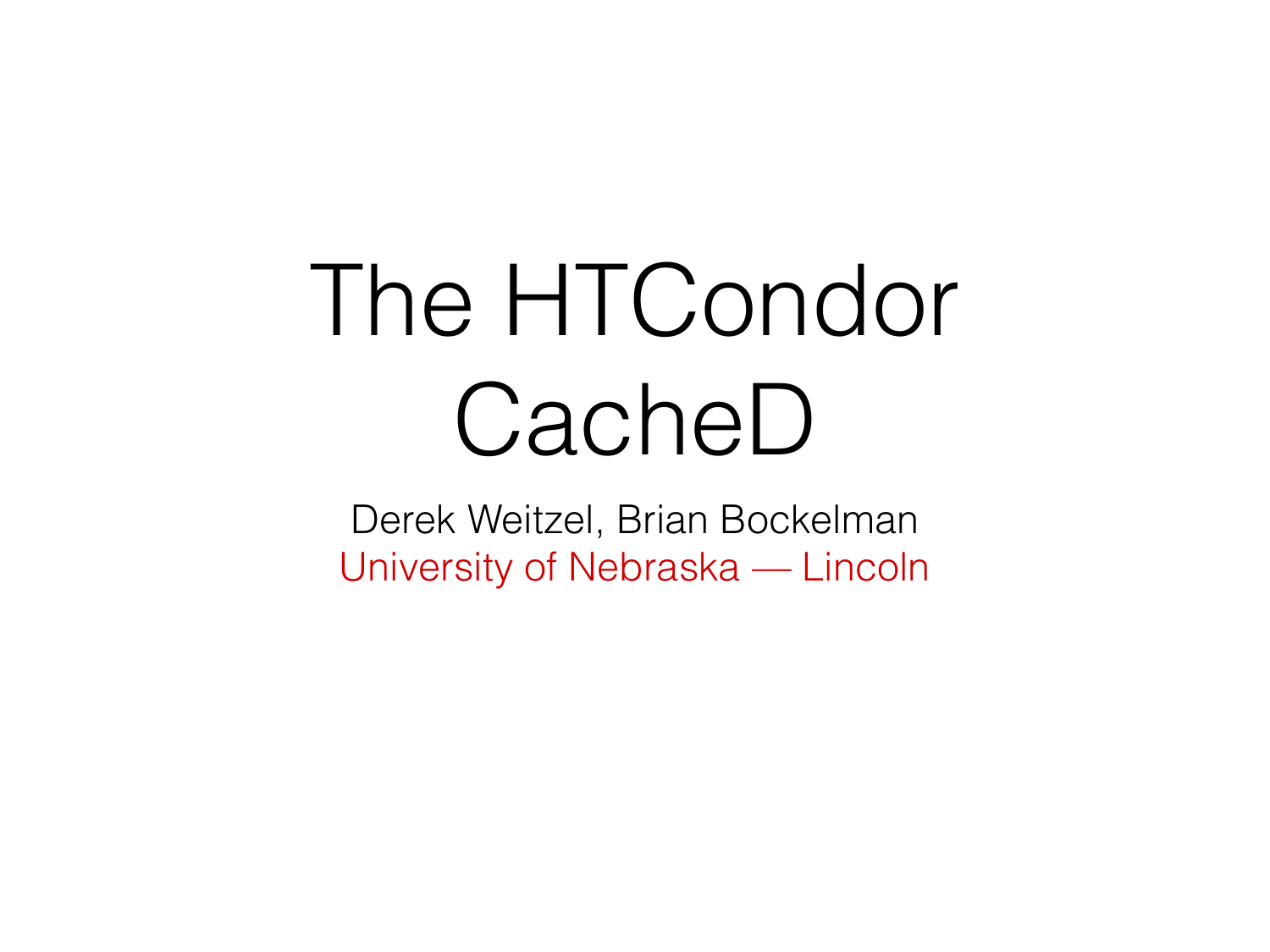Today's Talk

- Today's talk summarizes work for my a part of my PhD Dissertation
- Also, this work has been accepted to PDPTA'15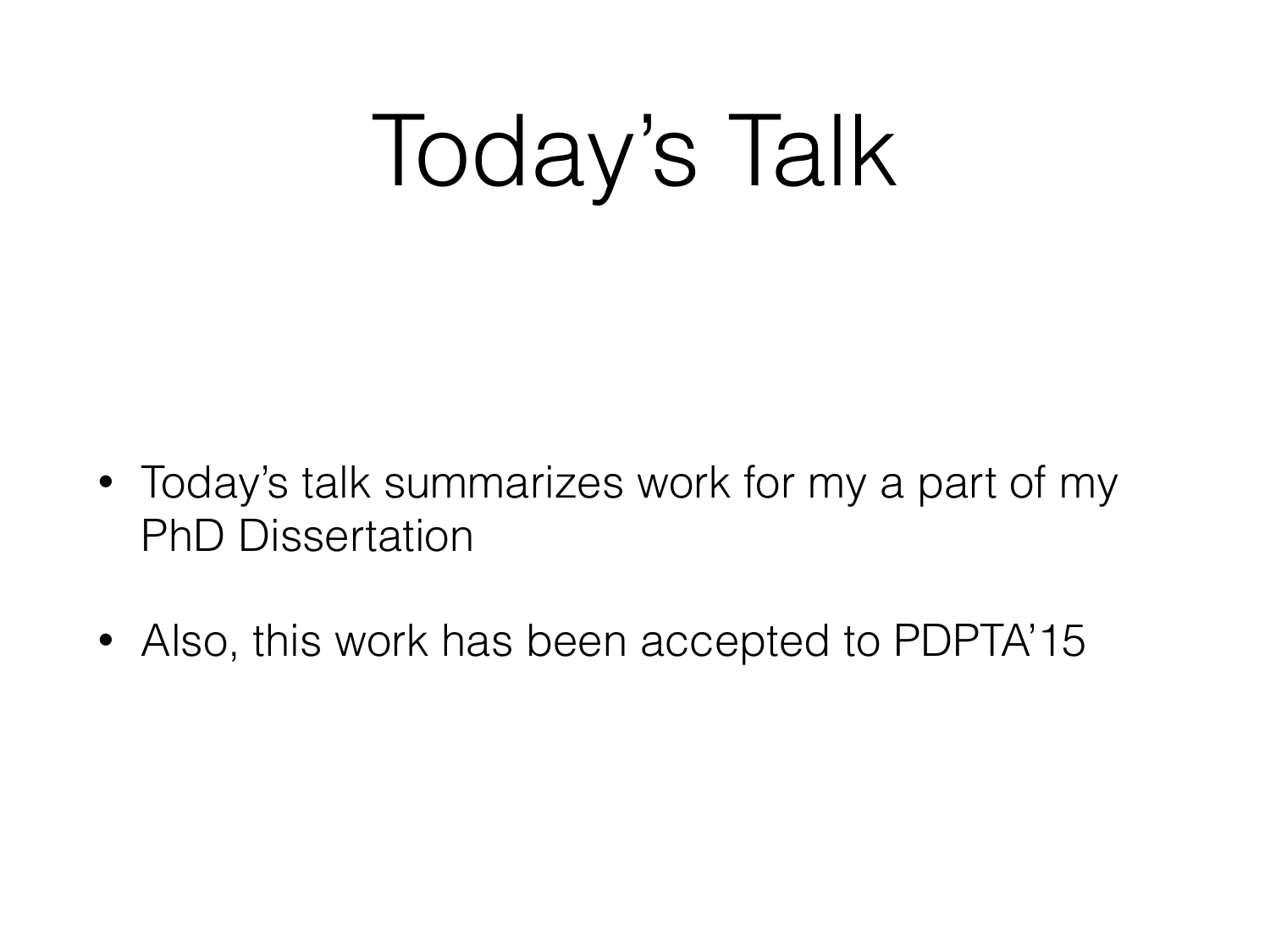### HTCondor CacheD

- The CacheD puts an atomic file cache as a first class citizen in HTCondor, next to jobs.
- A cache can be scheduled...
- … be evicted…
- … have requirements…
- … stored on worker nodes…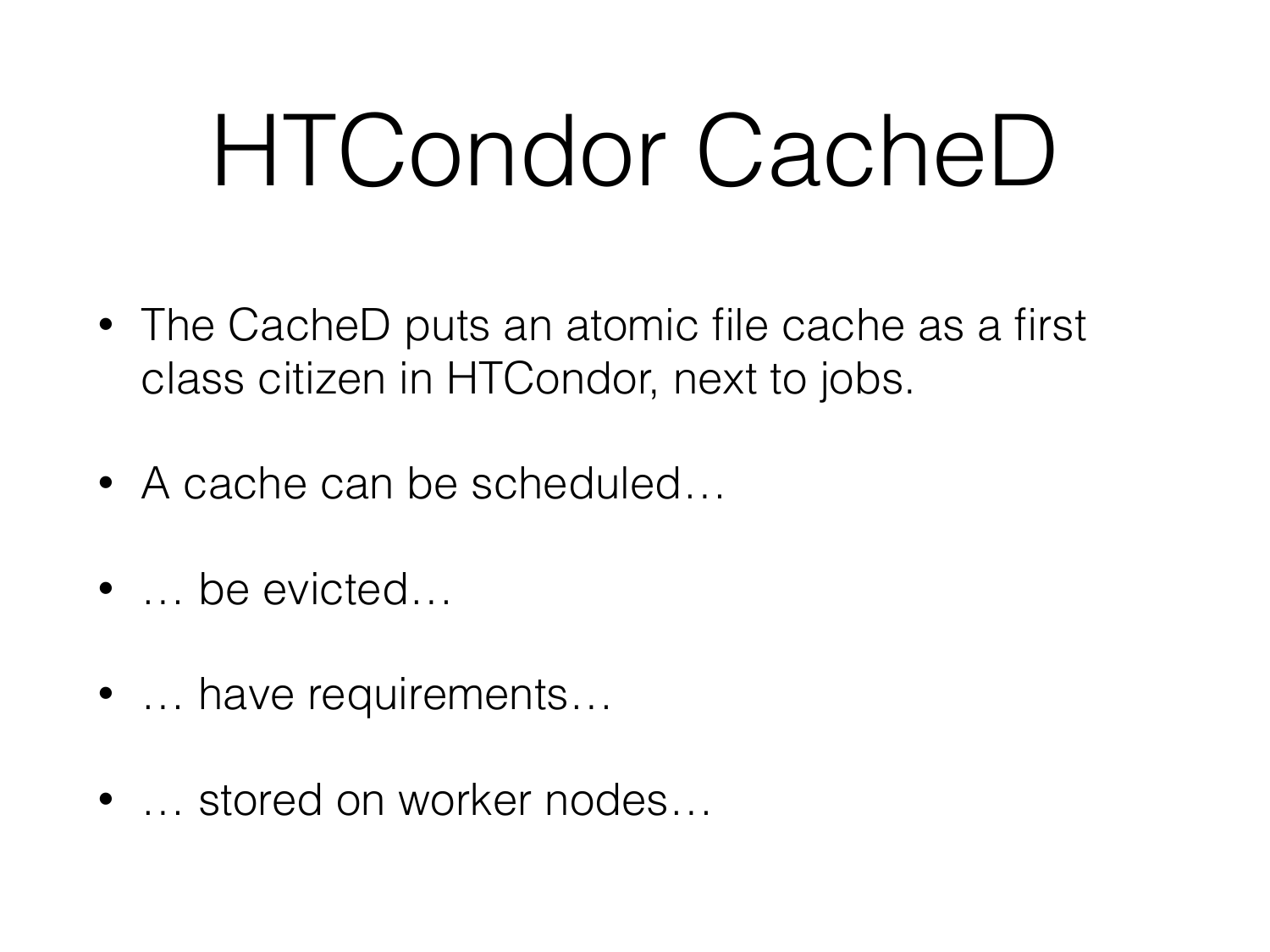### HTCondor CacheD

- Policy language for (proactive-)replication preferences
- Ordered preferences for transfer method
	- **Bittorrent** or Condor File Transfer
- CacheD parenting.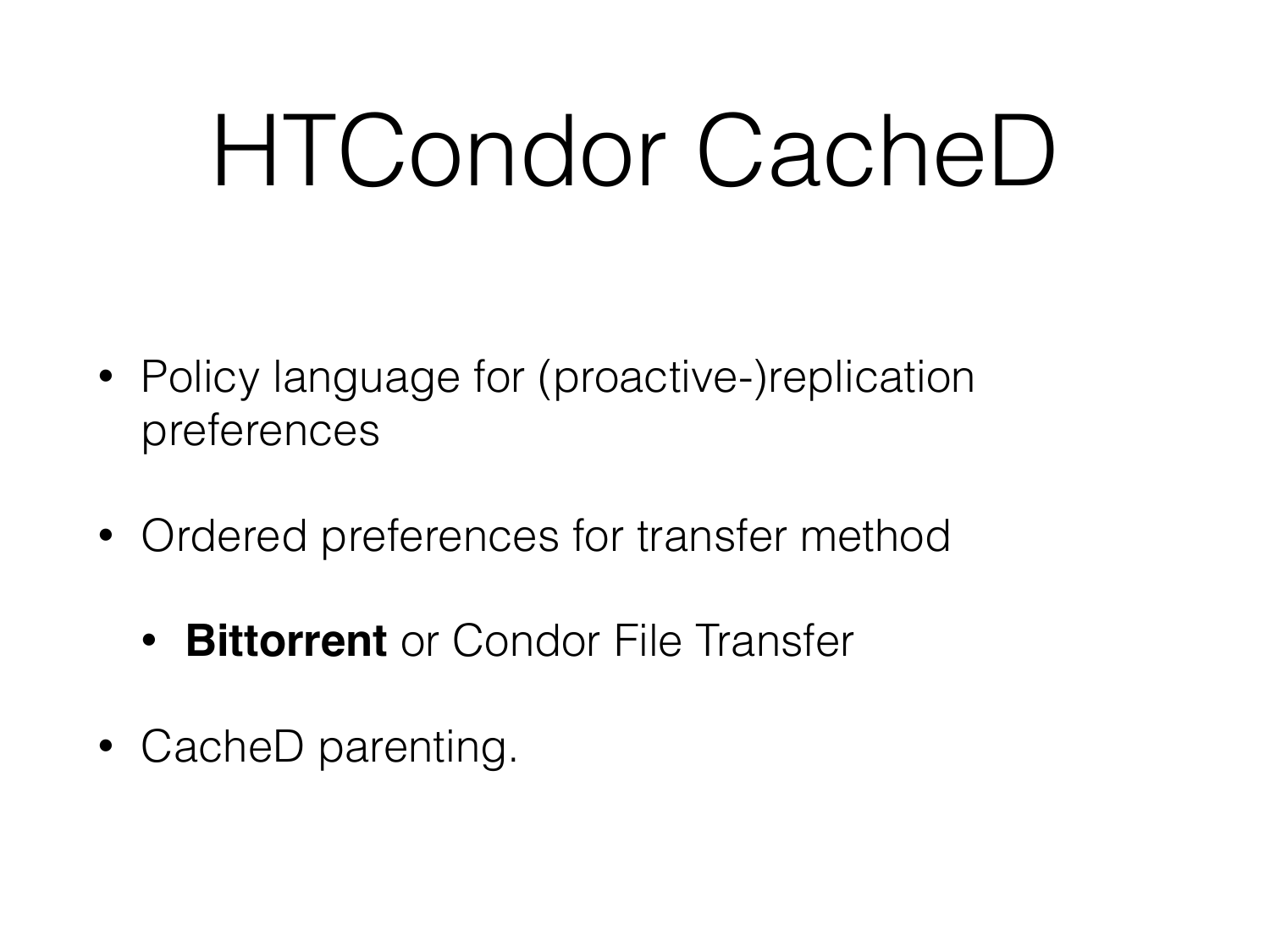#### Replication Policy Language

- HTCondor CacheD allows you to specify a policy language to match against other CacheDs.
- When creating the cache, you can say:

*Replicate the cache on nodes with > X cores, and with > Y disk space*

• Proactive replication can replicate to nodes while other jobs are running — saving time when your job begins.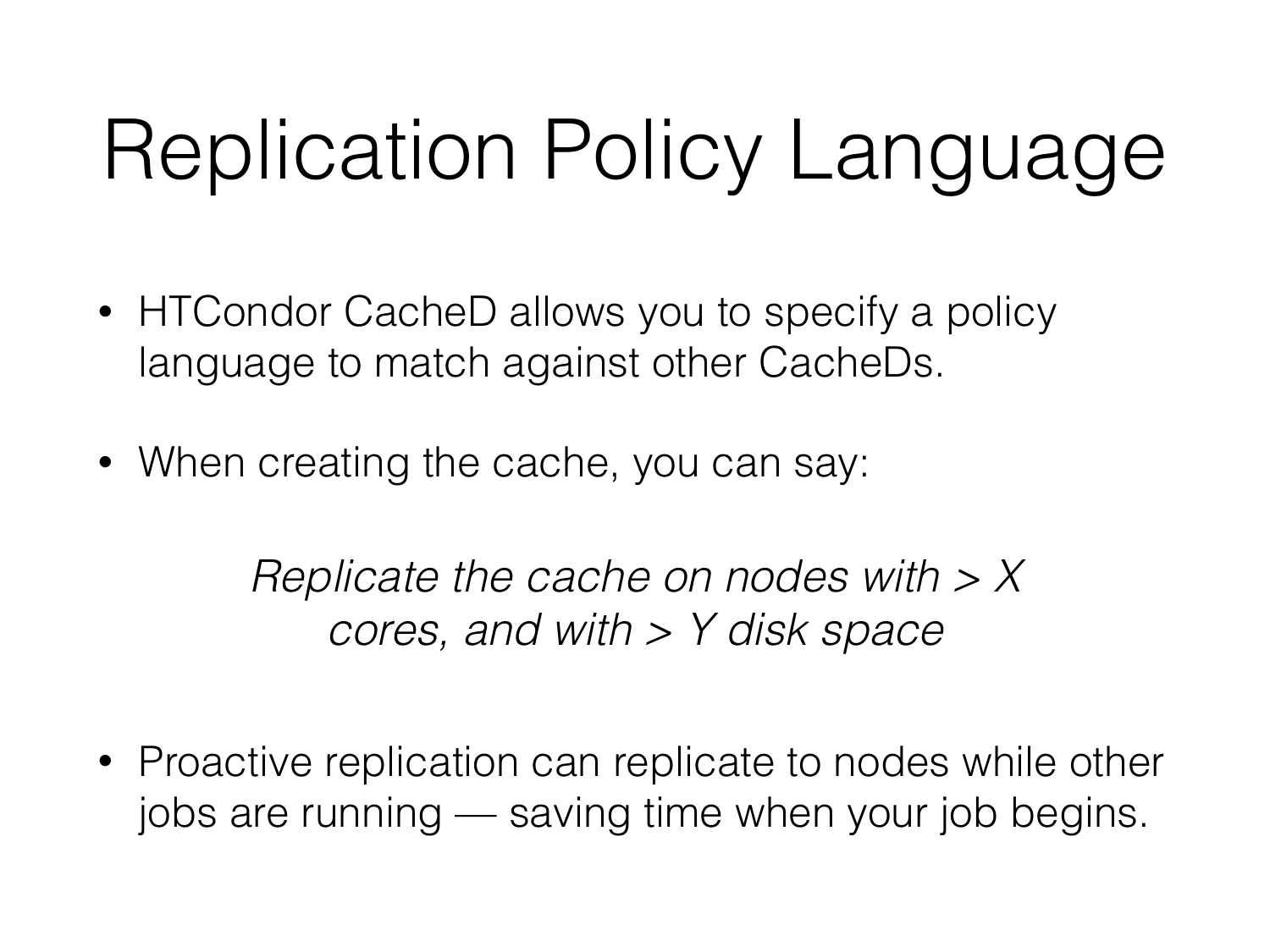#### Replication Policy Language

- On the other hand, you don't have to do proactive replication.
- Can force a cache to only be replicated when requested for a job…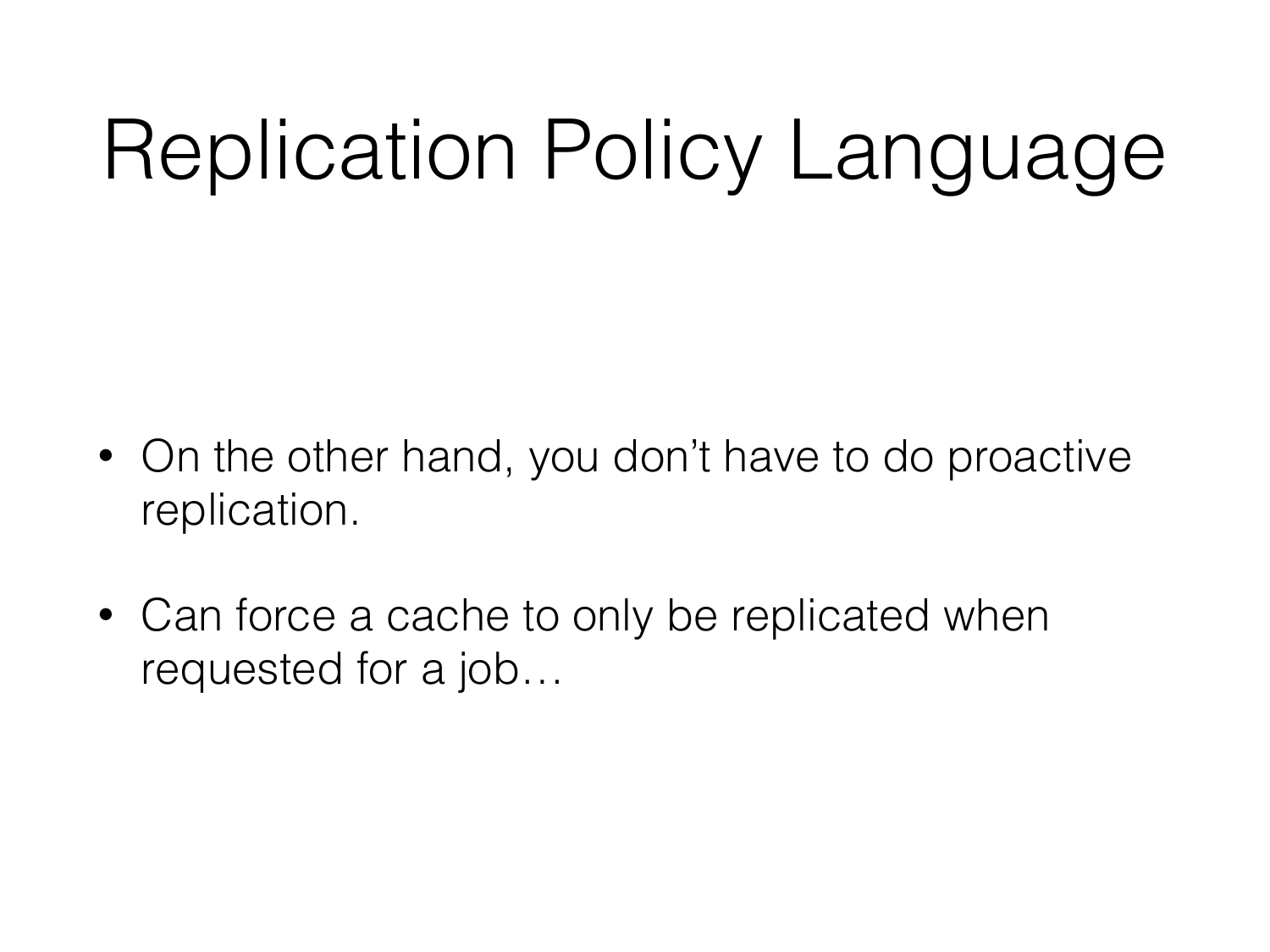#### Replication Transfer Method

- Each cache can have a preference for transfer method.
- **• Direct** and **Bittorrent** are available by default.
	- **•** Direct Using HTCondor File Transfer. Authenticated and encrypted.
	- **•** Bittorrent Using Bittorrent protocol via libtorrent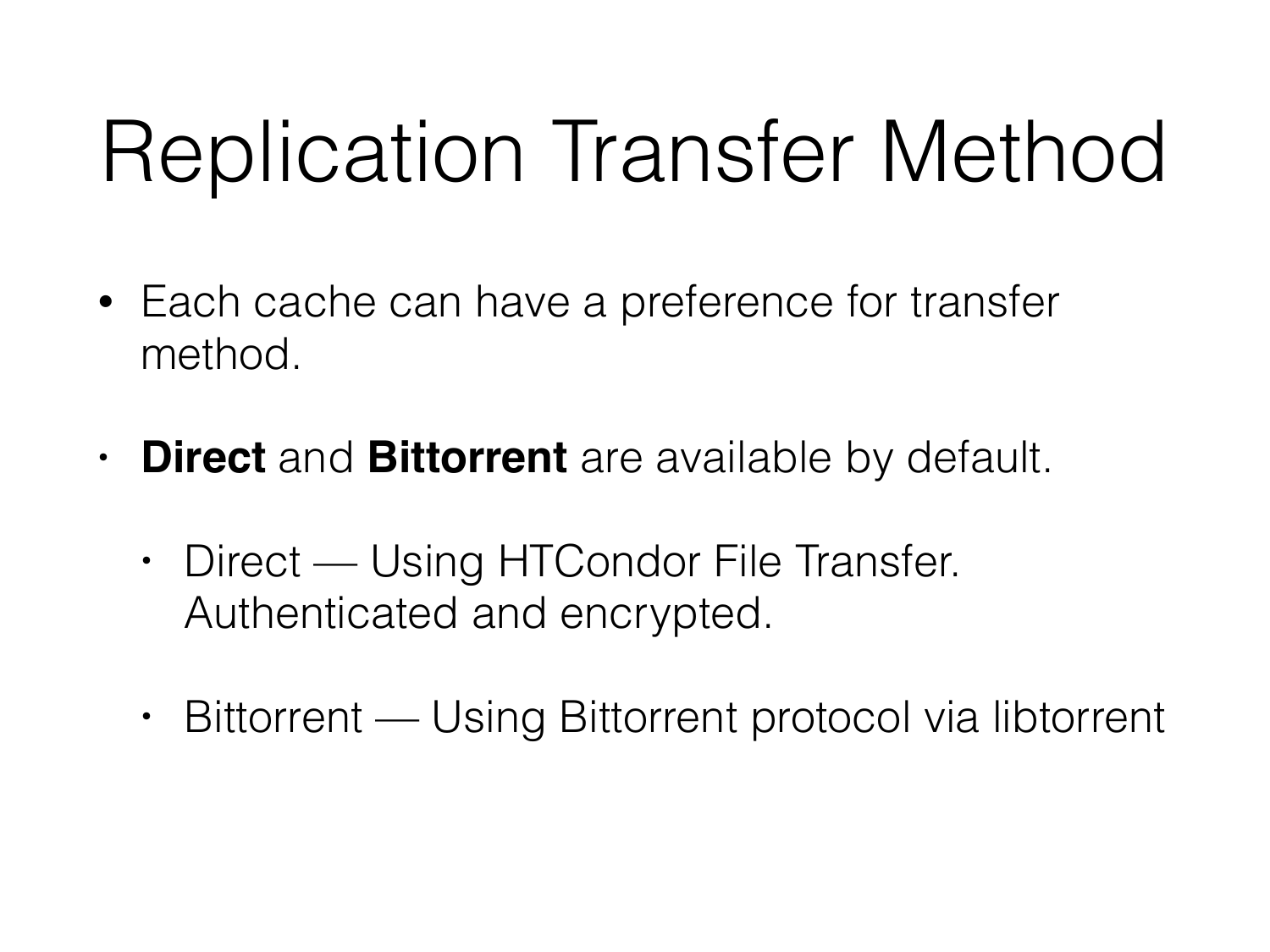### Cache Protocol

- 1. Filetransfer requests local replication
- 2. Local CacheD sends request to it's parent, or origin
- 3. Local CacheD downloads the cache.
- 4. Filetransfer plugin checks status of local cache
- 5. Upon local cache replication, plugin downloads the cache

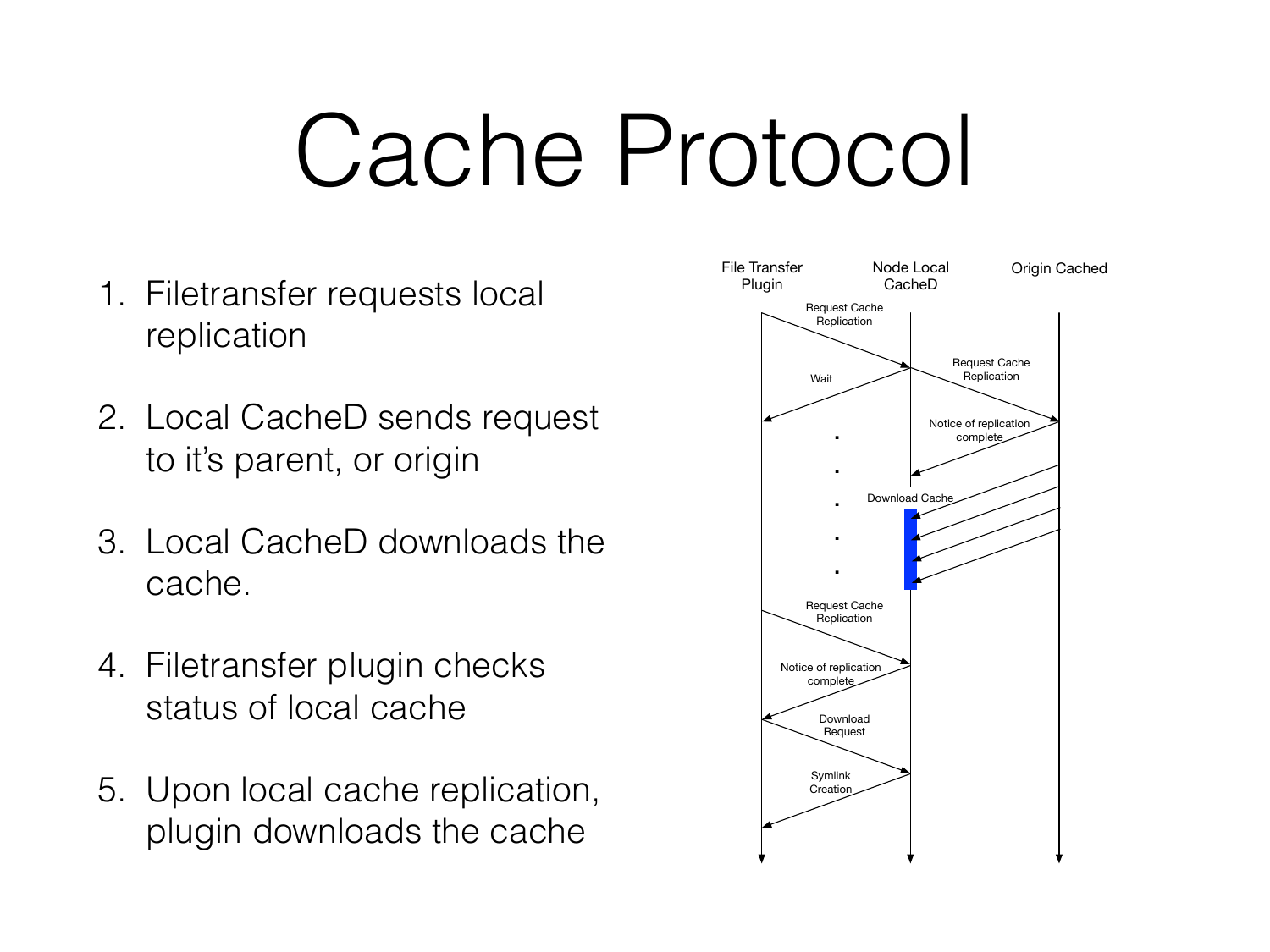### Once on the node

- If the job slot belongs to a CacheD, then it will symlink the cache into the execution directory.
- In the glidein case, a symlink cannot be used between job slots on the same node.
	- Instead, the CacheD **Direct** copies the cache from the node local parent CacheD.
	- Slot's local CacheD copies into job's execute directory.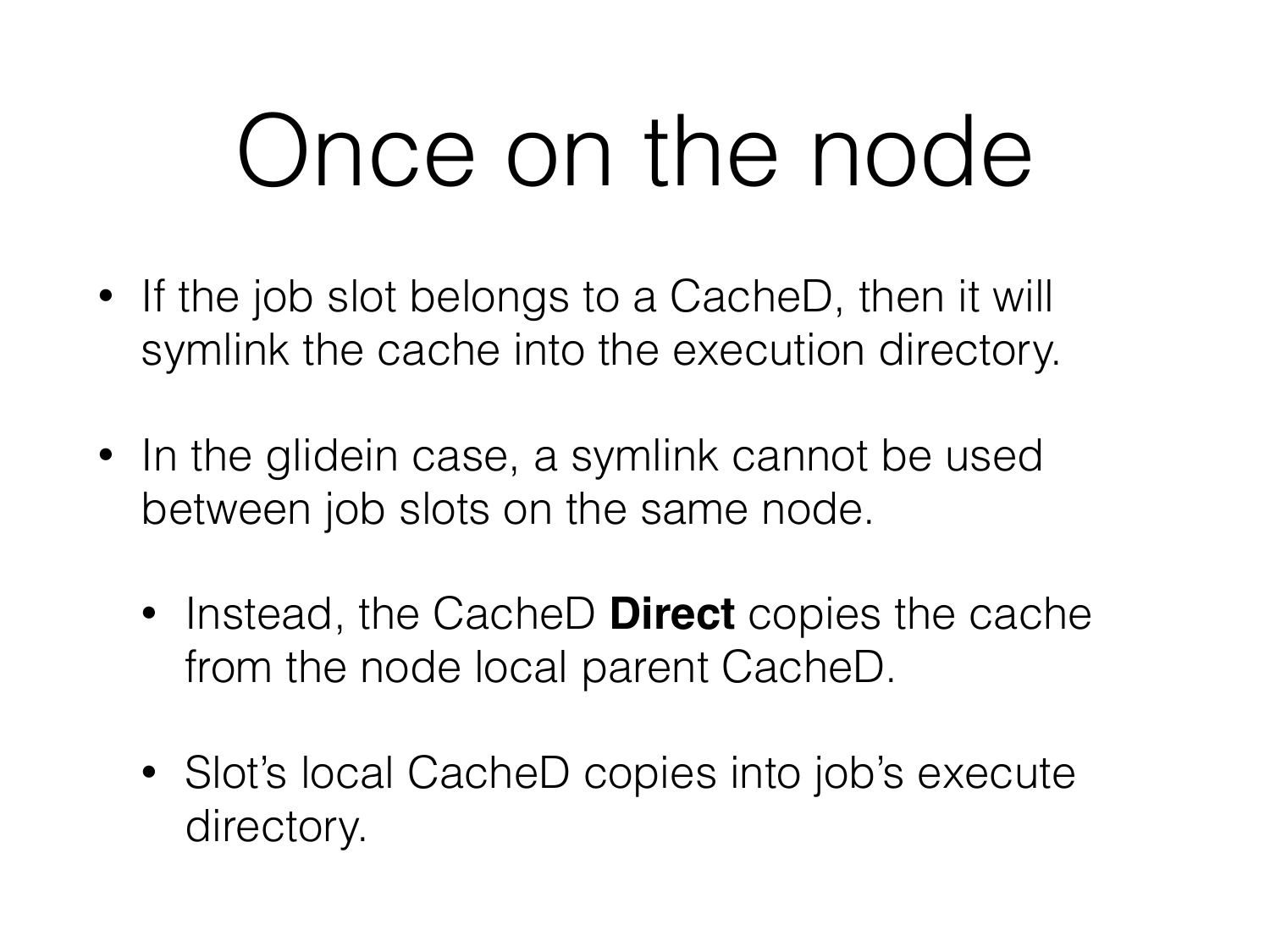## Parenting

- Each cache on a CacheD has a parent.
- Either it is the CacheD's parent, or the origin.

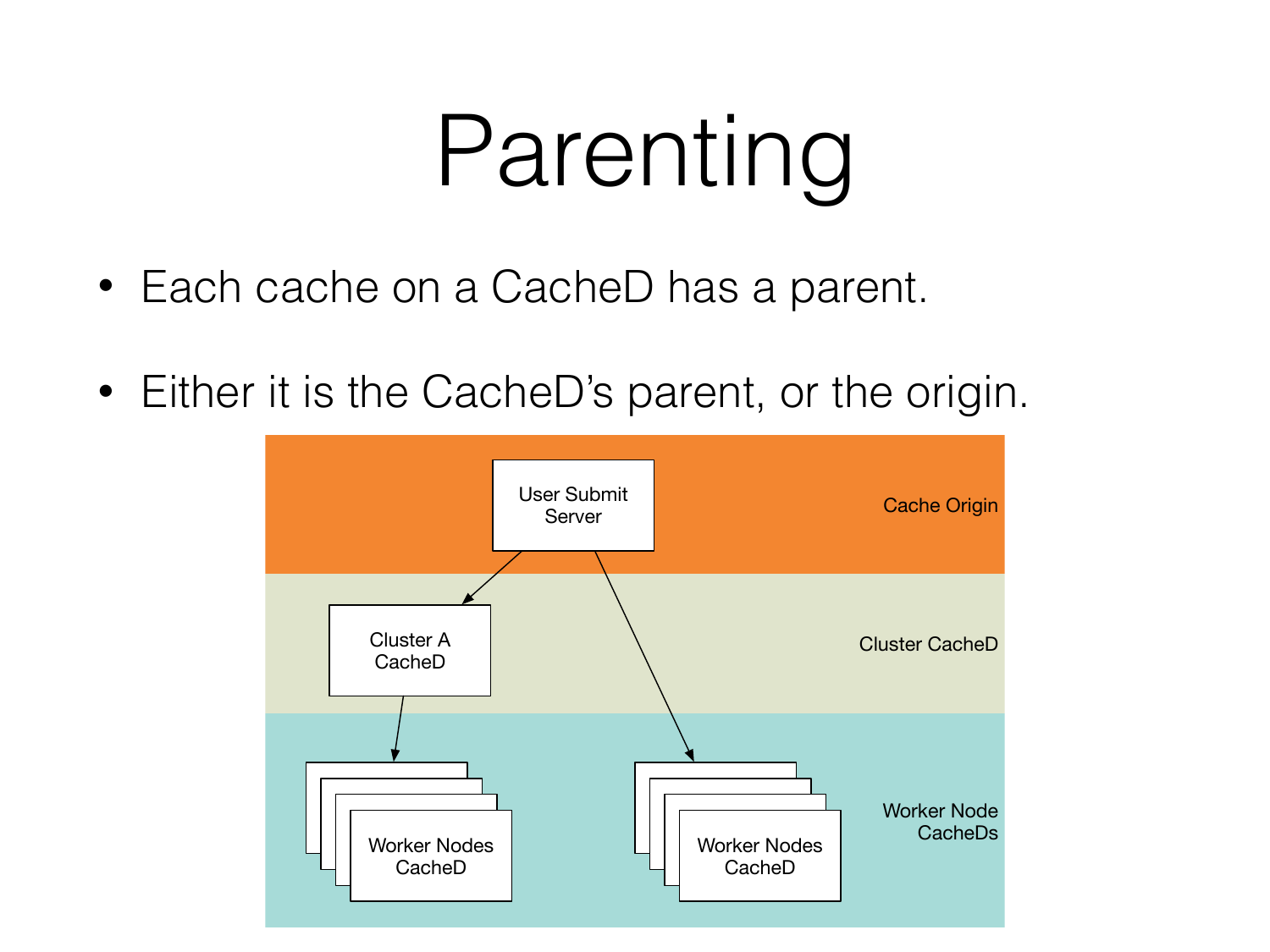## Parenting

- **Bittorrent** causes extremely high IO load on a node.
- Every CacheD can parent to a node local CacheD so only one will be using Bittorrent at a time.
- All children CacheD's will copy the cache with **Direct** transfer method.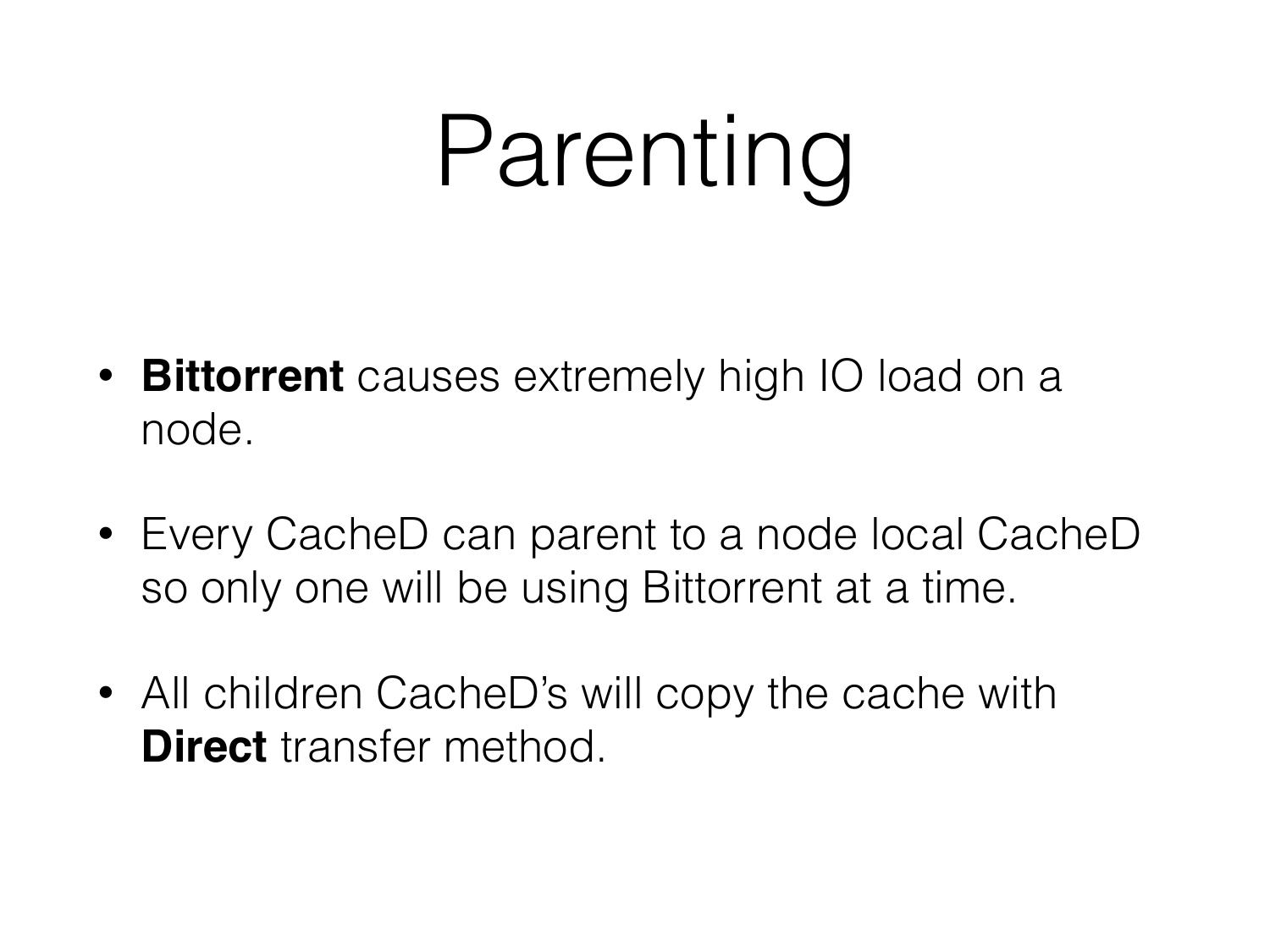#### Evaluation

- Since this is for my PhD on campus computing, we first evaluated the CacheD against a local campus cluster.
- Submitted a BLAST benchmark using the NR database.
- Looked at Stage-in without cache, and with cache.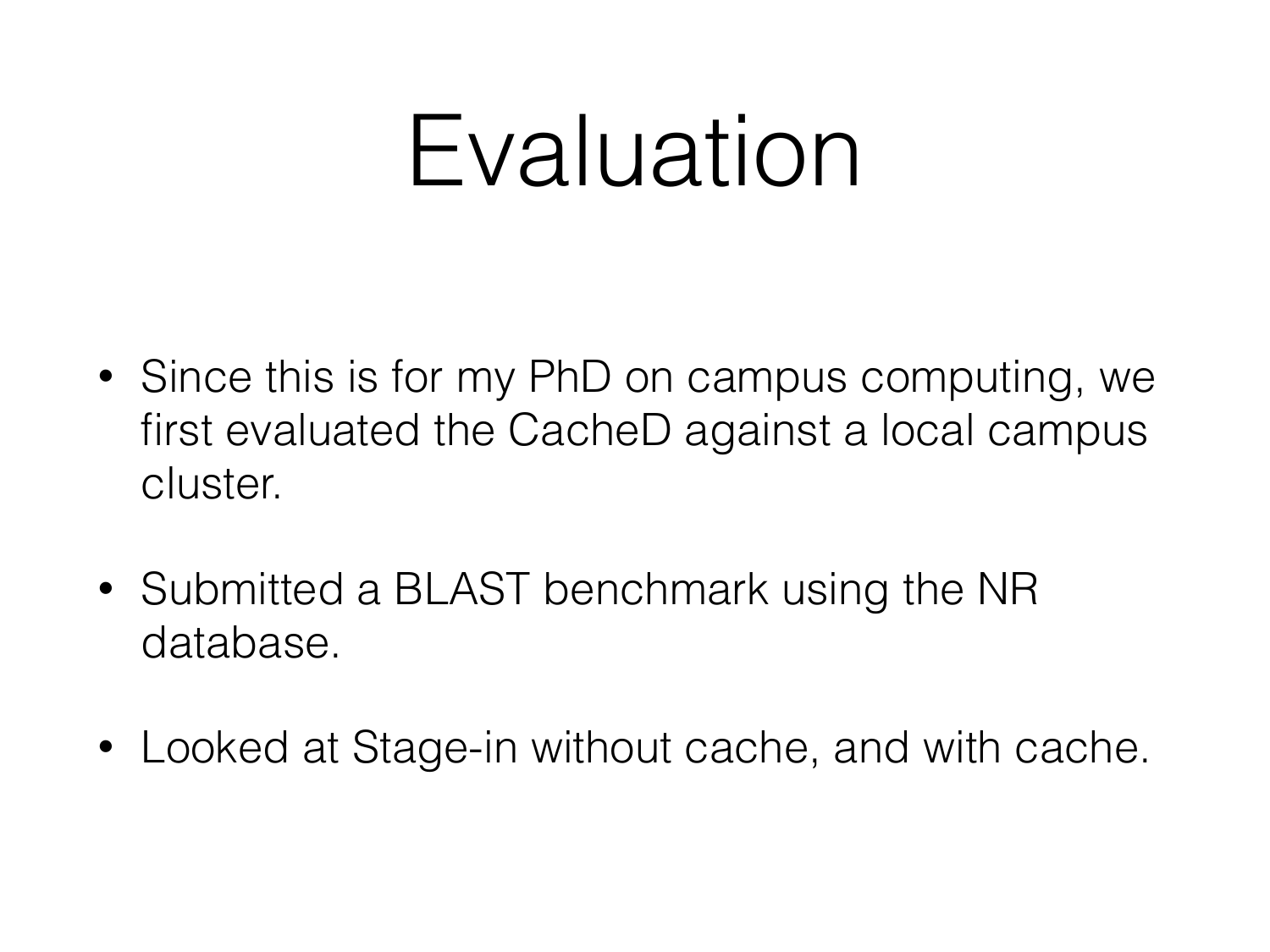- Measures the transfer speed of **Bittorrent** vs. **Direct** HTCondor file transfers.
- Evaluated against number of distinct nodes downloading a copy of the cache.
- Origin server for the tests has a 1Gbps connection.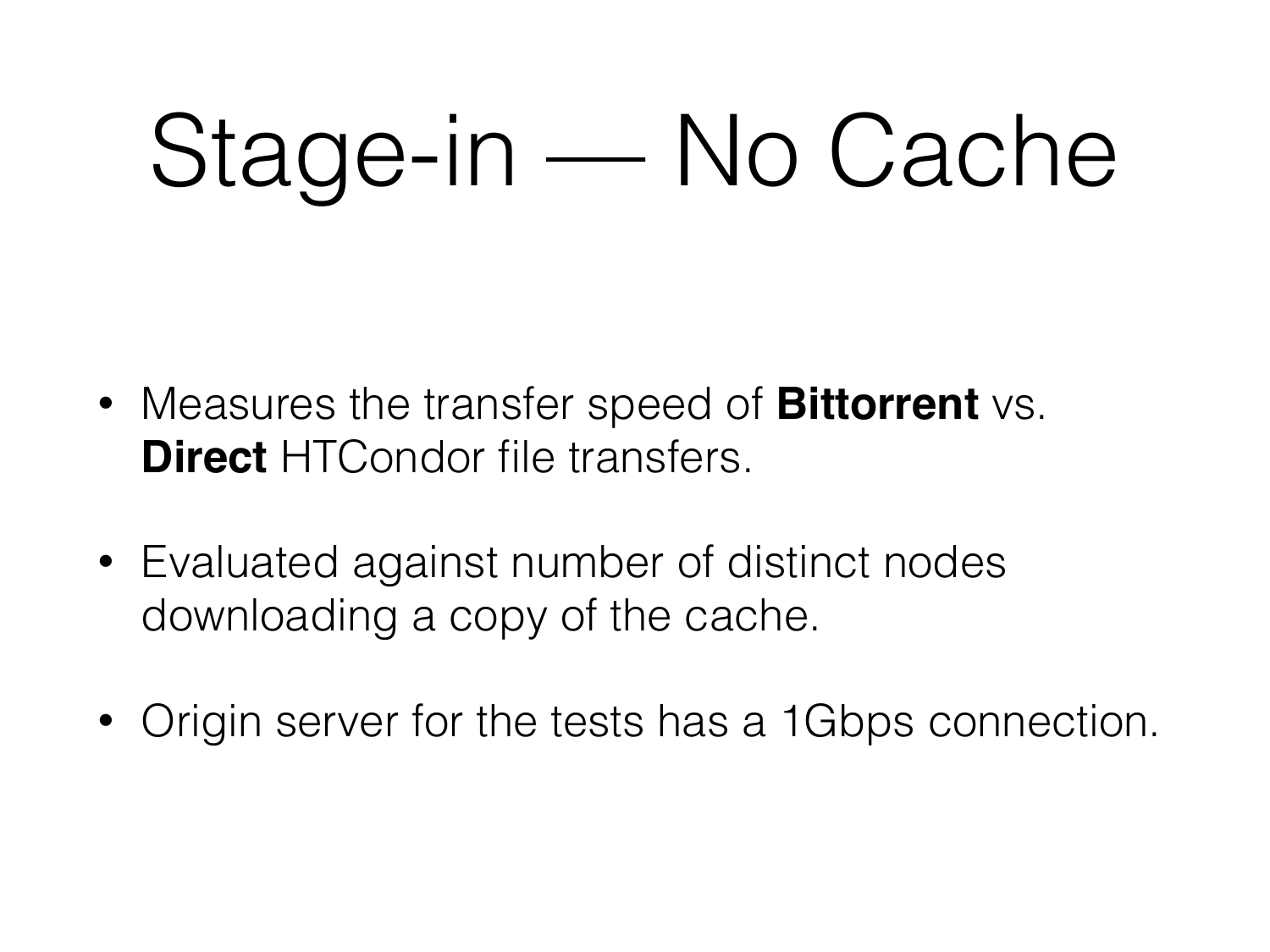• Measured time required to stage-in 15GB of the NR database vs. number of distinct nodes.

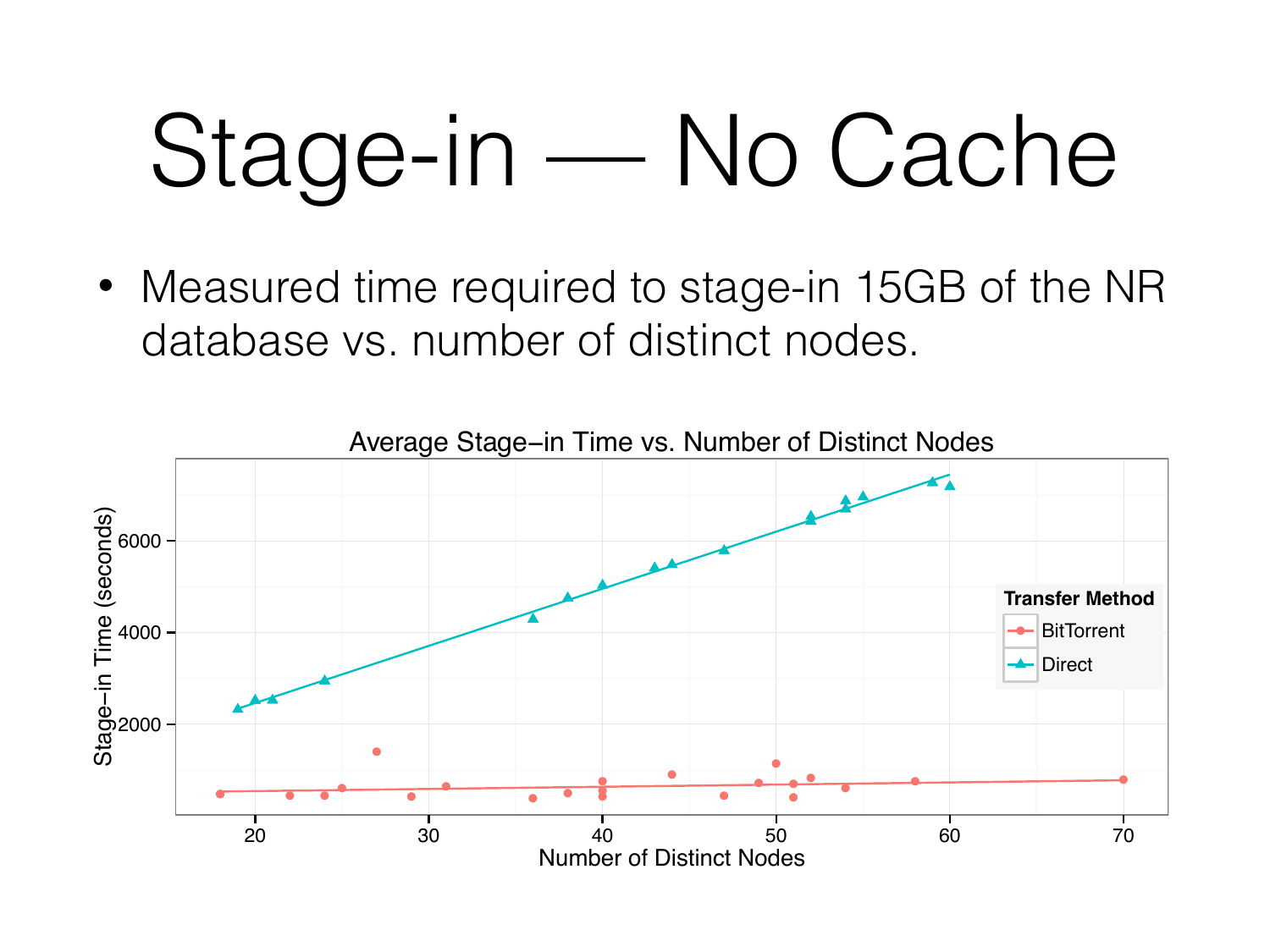• The Direct method had a linear increase in average stage-in time.

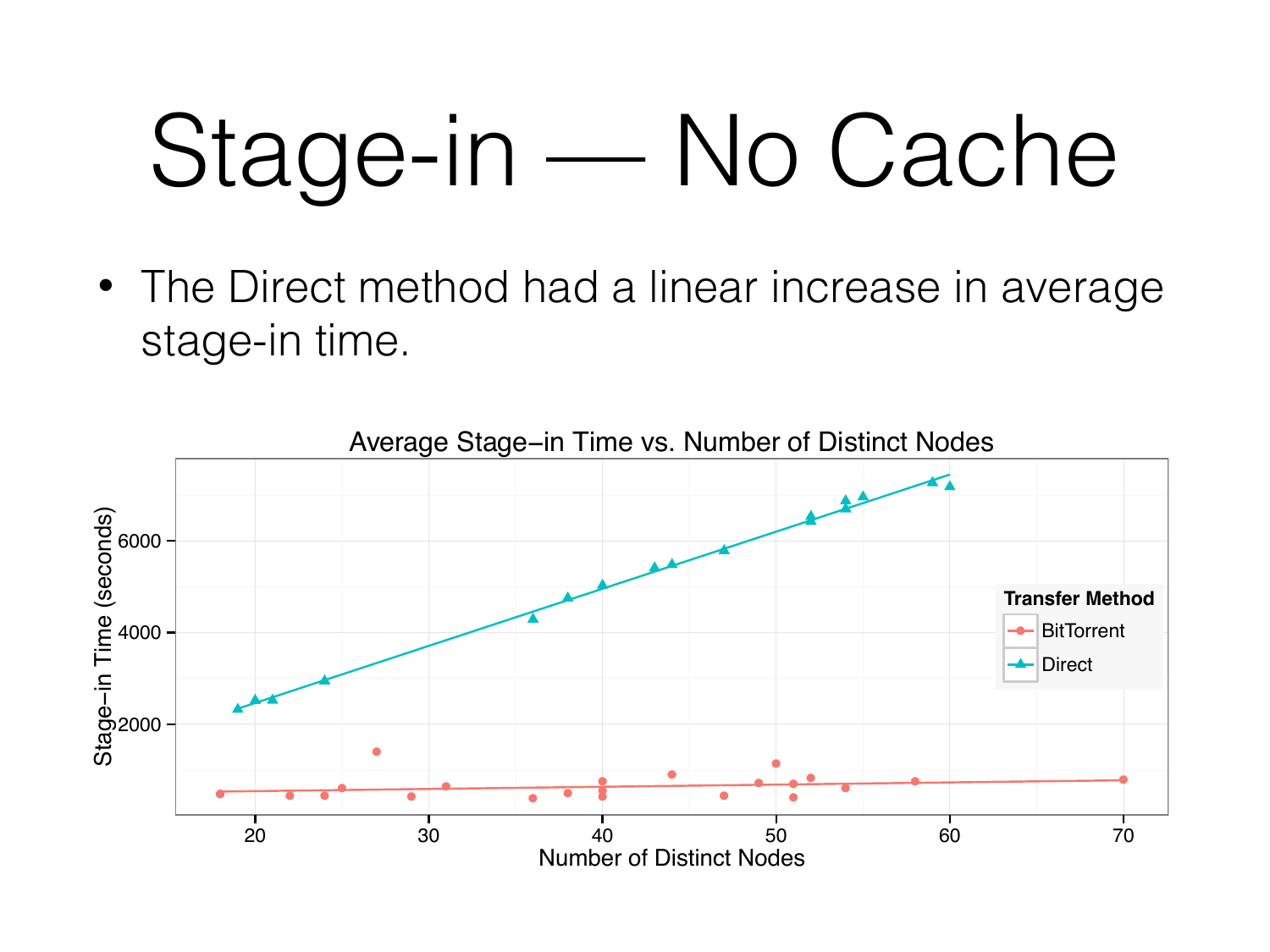• Bittorrent had very small, if any, increase in transfer time as the number of distinct nodes increases.

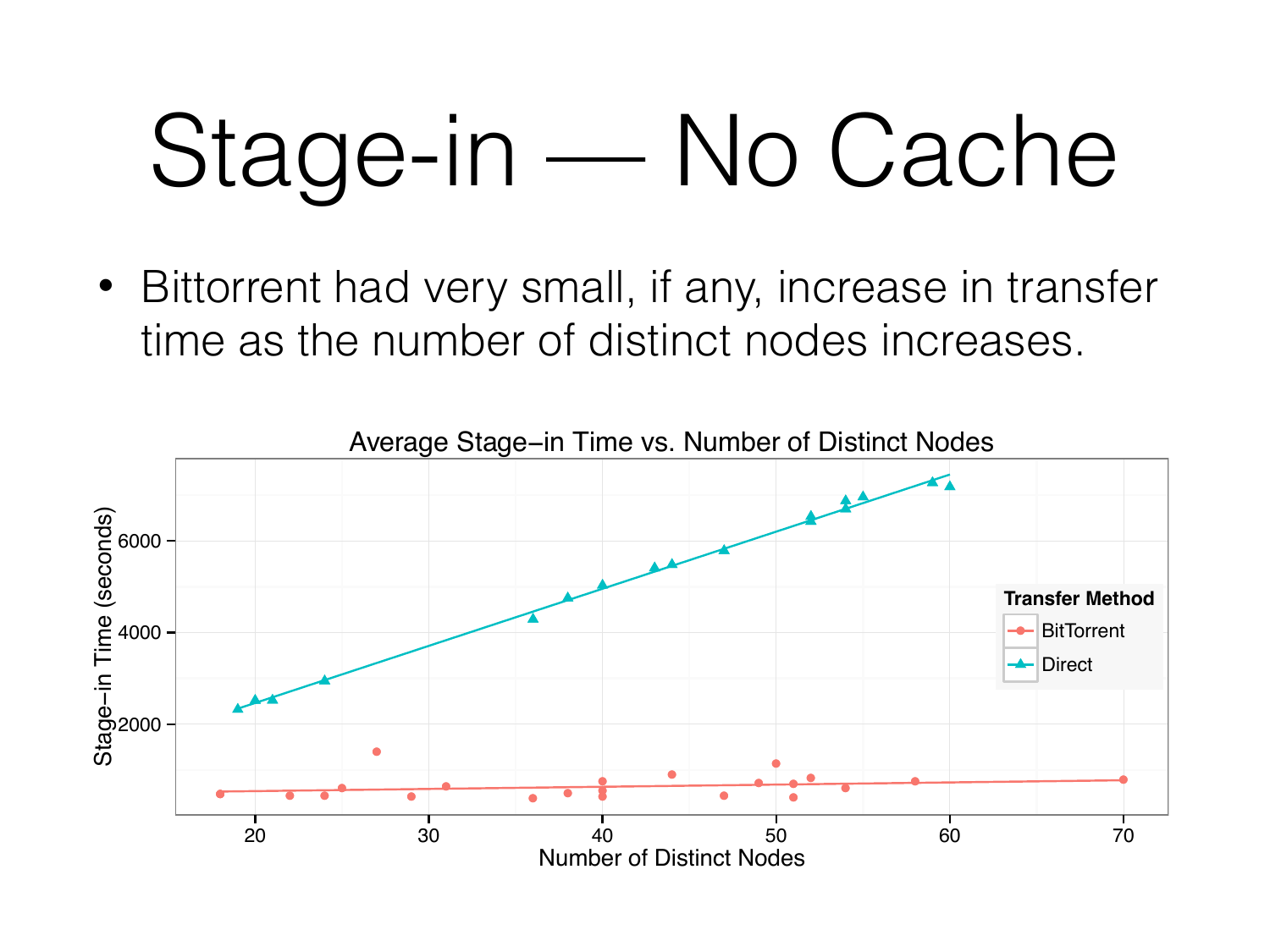- Ran varying number of jobs with same number of available nodes (50).
- Measure the total stage-in time for the cache.
- Once the cache is stored on the node, replications are quick.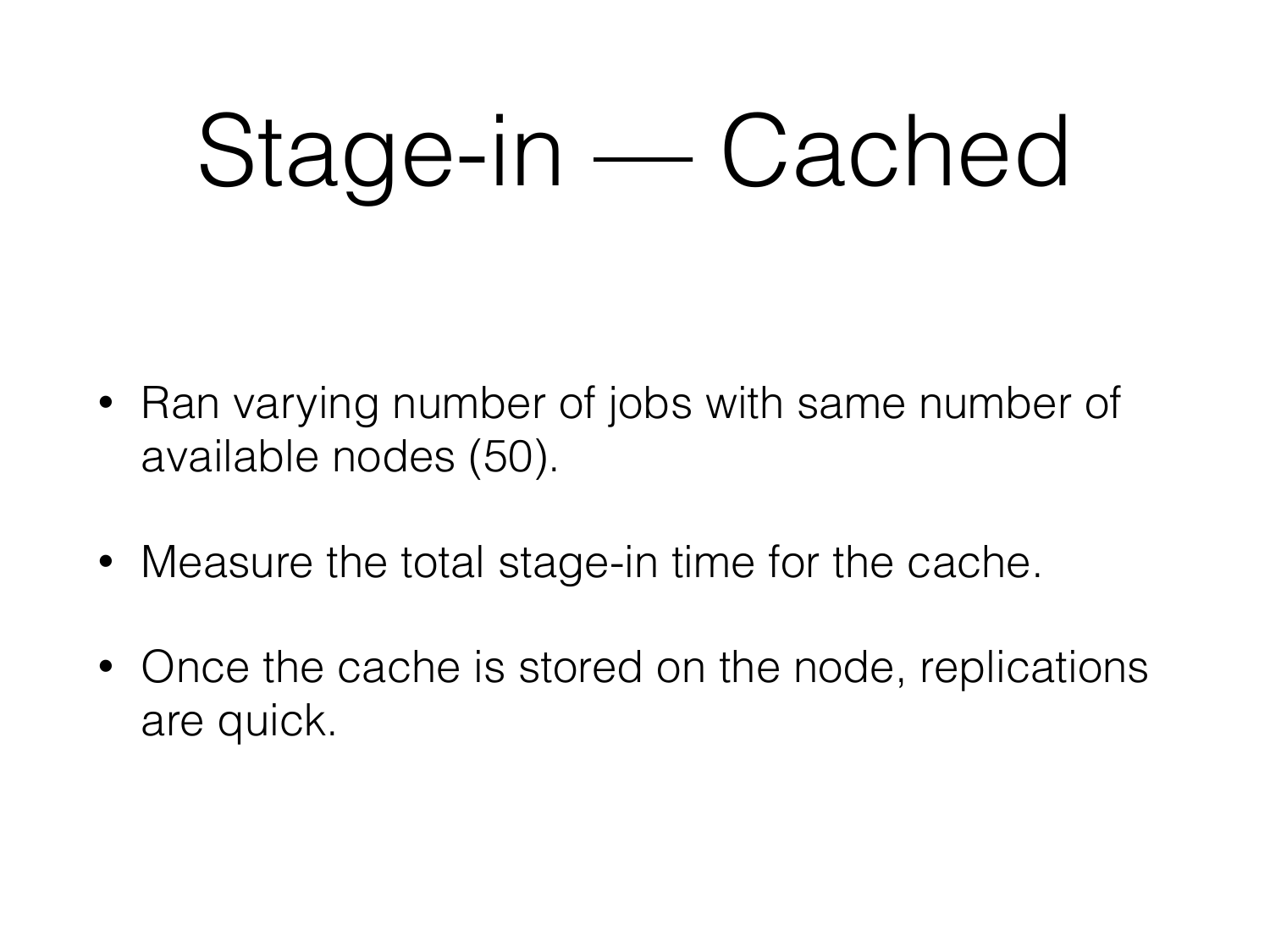• Noticeable curve at 50 — subsequent jobs have 0 stage-in time.

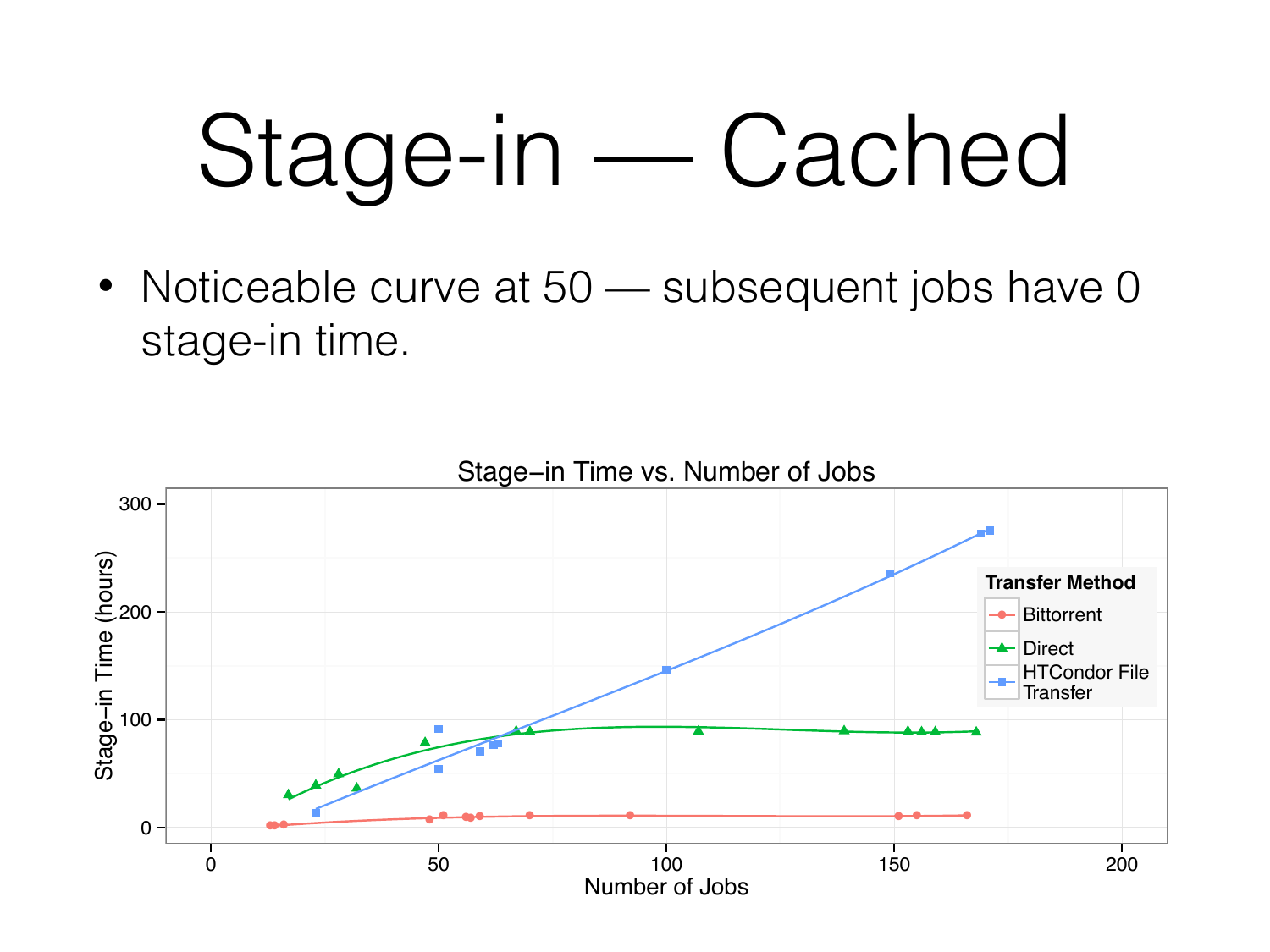• Again, **Bittorrent** is faster than **Direct** and HTCondor file transfer method.

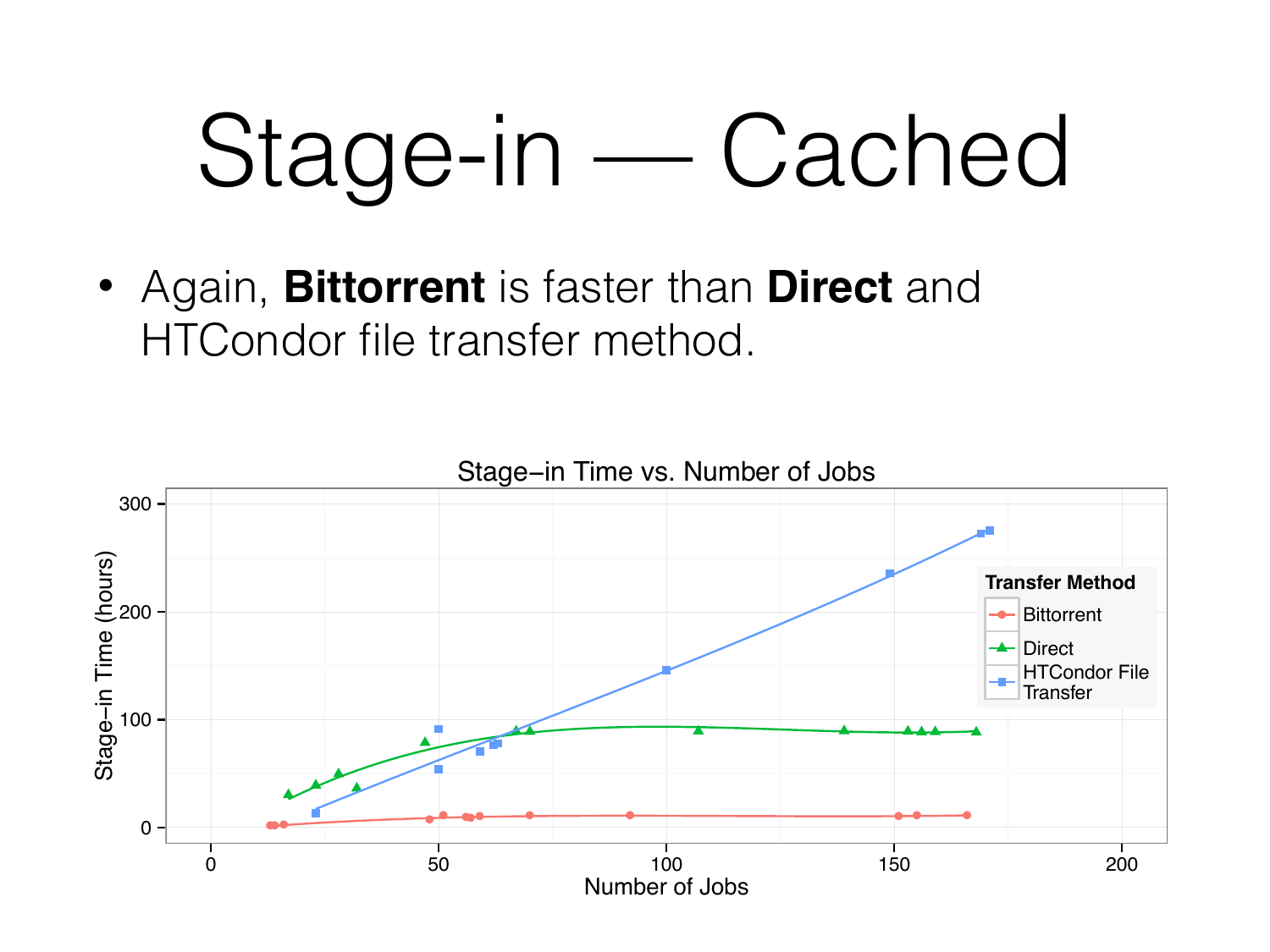• Caching significantly decreases stage-in time when the there is a cache hit.

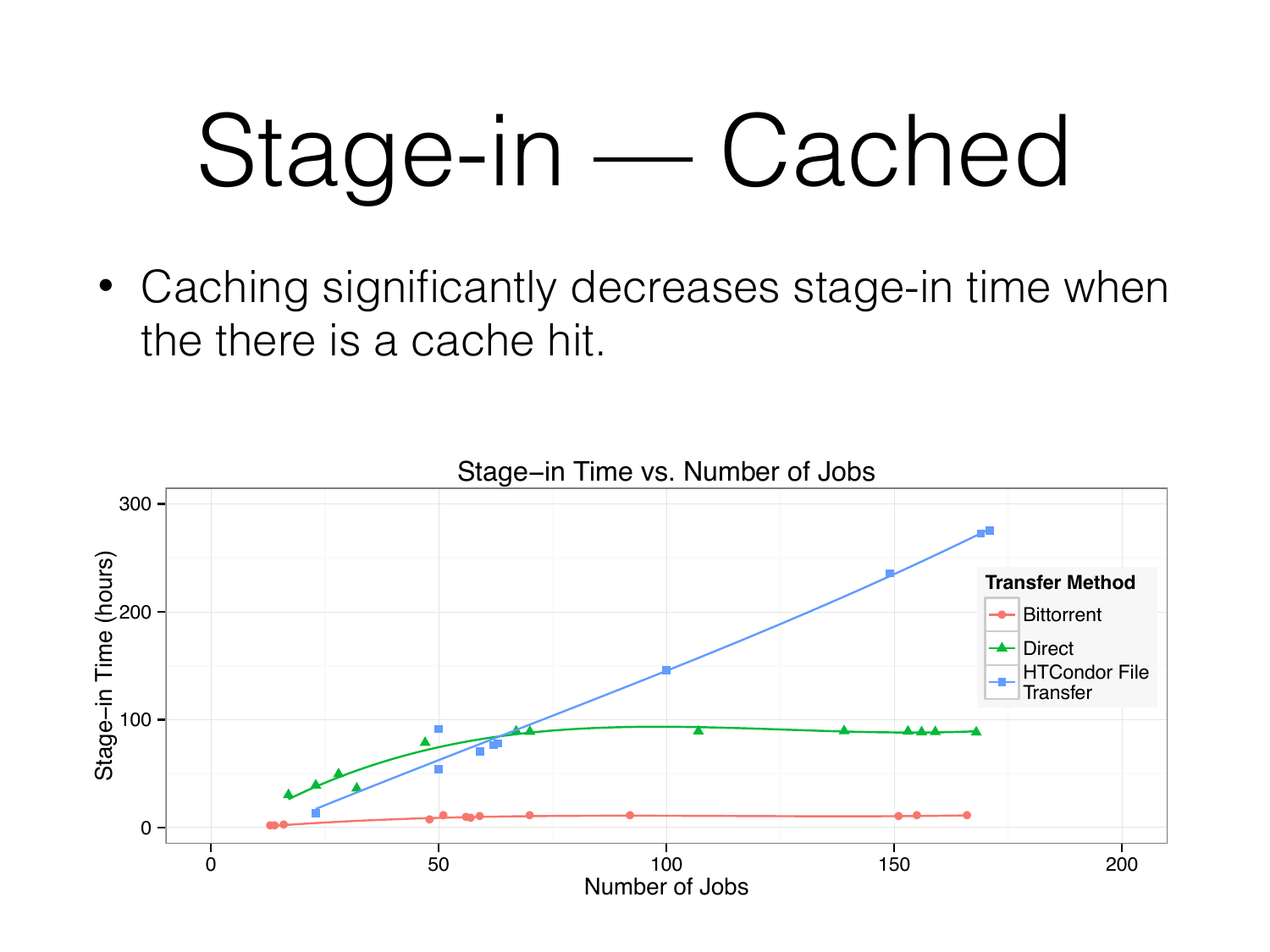### Additional Observations

• **Bittorrent** multiplies the available bandwidth to a cache origin server.

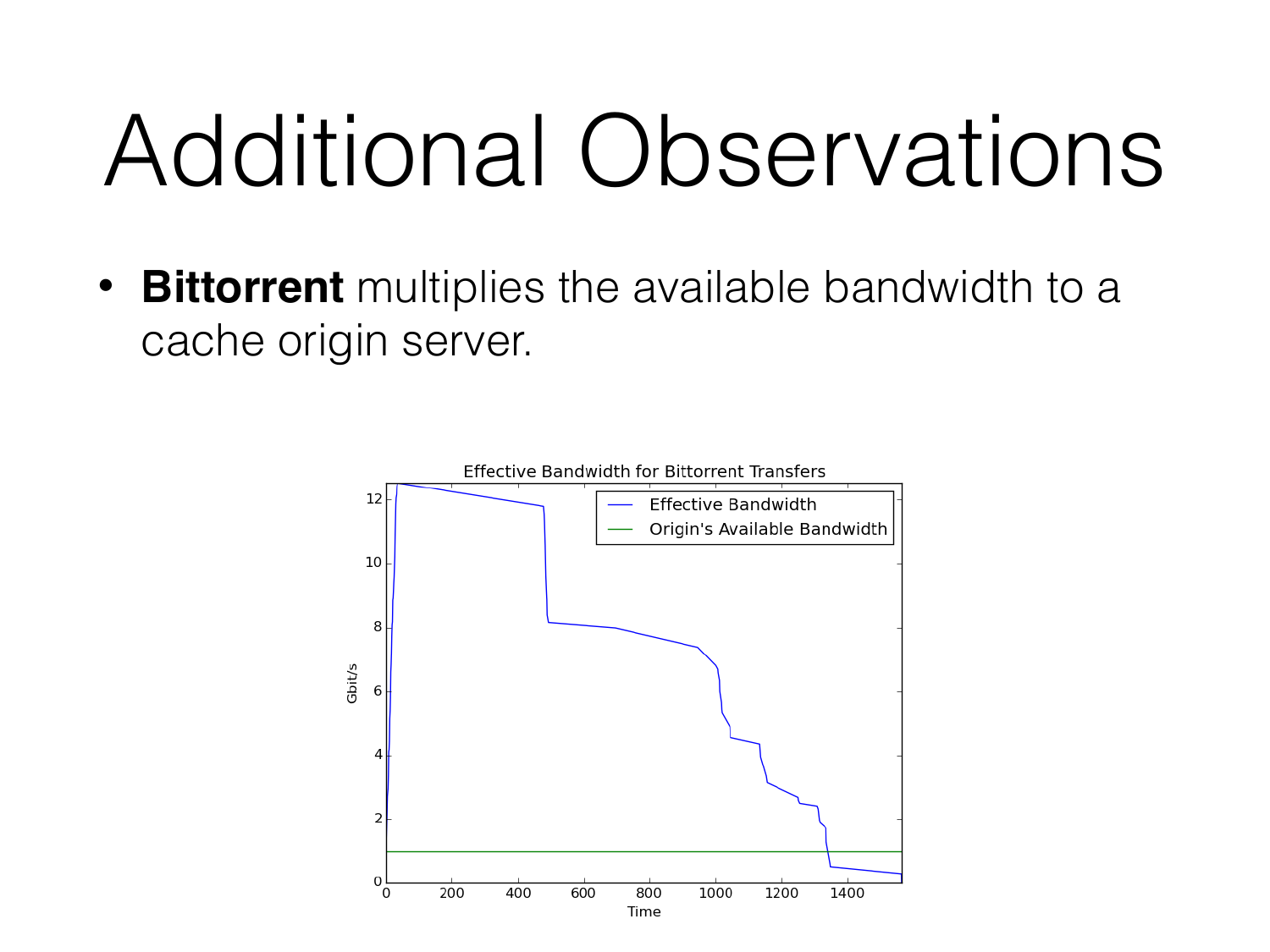### Additional Observations

• **Bittorrent** multiplies the available bandwidth to a cache origin server — Even on the OSG